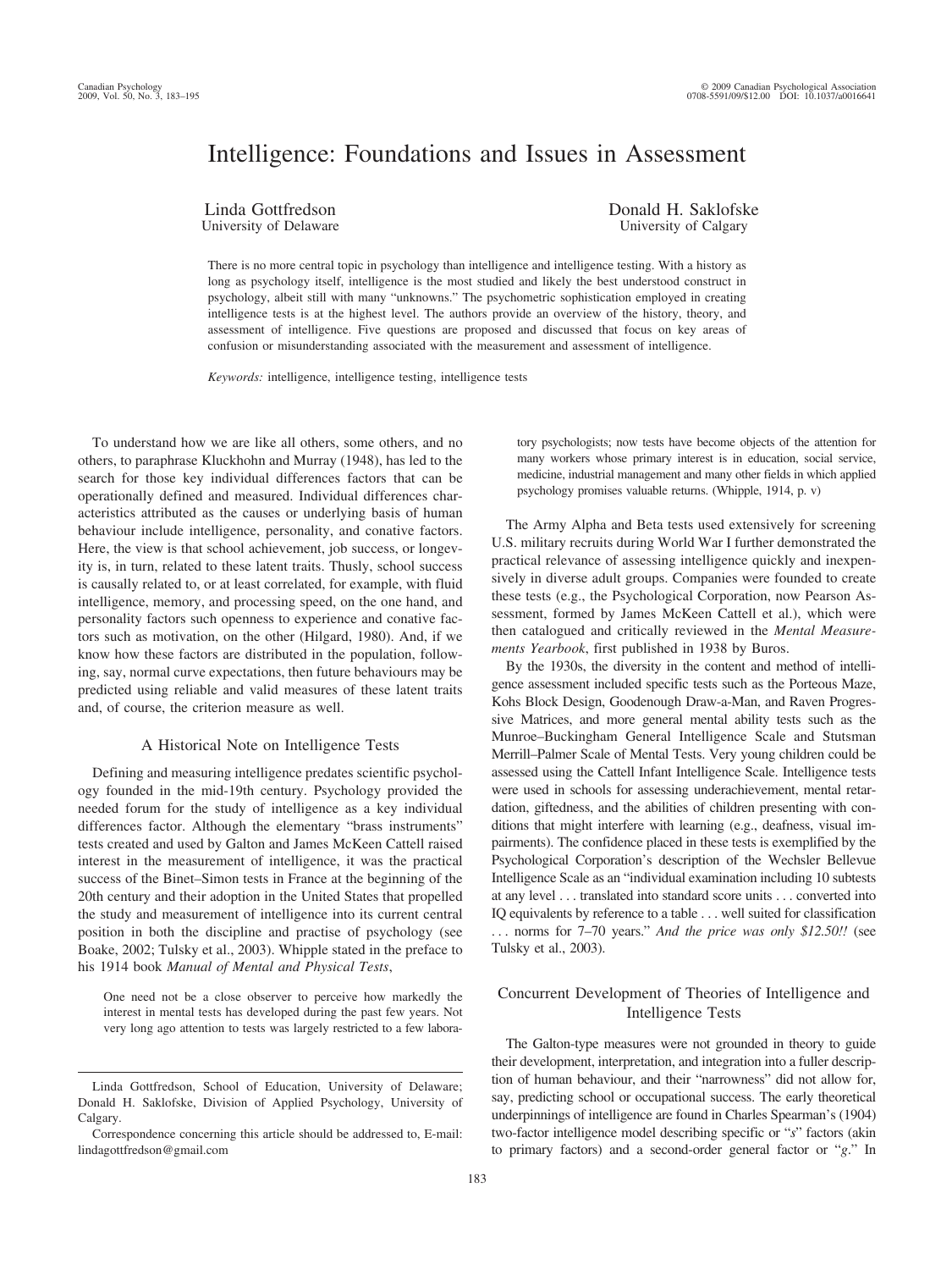contrast, E. L. Thorndike (1924) viewed intelligence as several unique factors, whereas Louis Thurstone (1938) proposed 7 uncorrelated factors, each of which could be measured and described separately using the Primary Mental Abilities Test. J. P. Guilford (1967) hypothesised three broad intelligence factors (i.e., operations, content, and products) defined by some 120 or more specific factors, each requiring a specific test. The seminal contributions of John Horn and R. B. Cattell (1966) describing crystallized (*Gc*) and fluid (*Gf*) intelligence were seen by some as paralleling the Verbal (VIQ) and Performance IQ (PIQ) scores of the Wechsler tests. More recently, multifaceted descriptions of intelligence include Sternberg's (1997) triarchic theory, Gardner's (1983, see also Gardner & Karnbaber & Wike, 1996) multiple intelligences, and the Naglieri–Das (Naglieri, 2009) PASS model (i.e., planning, attention, simultaneous, and successive/ sequential processing).

John Carroll's (1993) review and analysis of the large intelligence database resulted in a three-stratum model of human intelligence and cognitive abilities. This model is regarded by many as the best representation of the "structure of human cognitive abilities" because of the strength of its empirical foundation. Combining the work of Cattell and Horn with Carroll's description of intelligence, McGrew and Flanagan (1998) proposed an integrated model referred to as CHC theory that serves as the foundation for the Woodcock–Johnson III Tests of Cognitive Abilities (WJ-III; Woodcock, McGrew, & Mather, 2001) and has been applied to alternative interpretations of the Wechsler Intelligence Scale for Children—Fourth Edition (WIS-C–IV; Wechsler, 2003) and the Wechsler Adult Intelligence Scale— Fourth Edition (WAIS–IV; Wechsler, 2008).

These hierarchical models and the *Gf/Gc* perspective along with the CHC theory are variously reflected in current tests. All Wechsler tests include a second-order *g* or full-scale IQ (FSIQ) score following the Spearman tradition. VIQ and PIQ have a resemblance to Vernon's (1950) verbal–educational (V:Ed) and spatial–mechanical (K:M), and the four factors of the WAIS–IV and WISC–IV certainly tap several of Carroll's Stratum II factors, including *Gf* and *Gc*, while the various subtests of these scales represent at least some of the narrow CHC factors akin to Vernon's minor group factors or even very specific factors.

The lack of agreement on a theory and structure of intelligence is the major reason for so many intelligence tests. Comprehensive tests such as the WISC–IV, WAIS–IV, WJ-III, and Stanford–Binet Intelligence Scales—Fifth Edition (Roid, 2003) share a number of similar or overlapping components; all yield a second-order general factor that is at least moderately correlated across these different tests. Grounded in alternative perspectives, the PASS model, reflecting brain– behaviour relationships initially developed by Luria, is tapped by the Cognitive Assessment System (Naglieri, 2009; Naglieri & Das, 1997). Operating from a neo-Piagetian perspective and drawing from Vygotsky's description of the "zone of proximal development" is the "dynamic assessment" approach (e.g., Tzuriel, 2001). Other largescale models such as those developed by Sternberg and Gardner have not led to actual tests or test batteries in the more traditional sense but do have heuristic value.

A number of single factor and "brief " intelligence tests assess specific abilities (e.g., Raven's Progressive Matrices) or focus on particular clients (e.g., visually impaired). The Wechsler Abbreviated Scale of Intelligence (Wechsler, 1999) employs two or four subtests to yield VIQ, PIQ, and FSIQ scores. The Wechsler Nonverbal Scale of Ability (Wechsler & Naglieri, 2006) and Universal Nonverbal Intelligence Test (Bracken & McCallum, 1998) have reduced the need for language by both the examiner and client.

#### "Under Construction": In-Development Models of Intelligence

The study of intelligence involves almost all areas of psychology and other sciences such as neurobiology and behaviour genetics. This has expanded our view of what intelligence is, how it develops, and the many factors that influence it, such as aging (see Deary, Whalley, & Starr, 2009; Kaufman, 2008; Lee, Gorsuch, Saklofske, & Patterson, 2008). It is well established that intelligence is a product of both hereditary and environmental factors and their interaction. But the complexity of intelligence and how we measure it and interpret these measures go much further. Intelligence does not exist or affect human behaviour in isolation. Hans Eysenck (1997) contended that intelligence and personality are orthogonal constructs, but he also was quick to point out that there is a big difference between a bright and less intelligent extravert! Several books have examined the interface between intelligence and personality (e.g., Saklofske & Zeidner, 1995), and Collins and Messick (2001) further argued that conative factors such as motivation interact with intelligence. More recently, Ackerman (Ackerman & Beier, 2003a,b; Ackerman & Kanfer, 2004) has described the interaction amongst cognitive, affective, and conative variables and career choice process, and trait determinants of expertise. Interactive models require a mixed methods approach to the assessment (formal and informal tests, interviews, observation, case history, etc.) of multiple individual differences variables in order to yield a comprehensive and integrated description of the client.

We now have a much better understanding of intelligence and its relationship to other related factors such as memory, achievement, and executive functioning. Co-norming studies completed during the standardisation of the third edition of the WAIS (WAIS–III) and Wechsler Memory Scale—Third Edition (WMS–III) later resulted in a proposed six-factor model of memory and intelligence (Tulsky et al., 2003). During the standardisation of the WAIS–IV, data were collected on other measures such as the fourth edition of the WMS, Wechsler Individual Achievement Test—Second Edition (WIAT–II), Delis–Kaplan Executive Function System (D-KEFS), California Verbal Learning Test—Second Edition (CVLT–II), and Repeatable Battery for the Assessment of Neuropsychological Status (RBANS). More to the point, these standardisation studies provide a stronger empirical foundation for the clinical assessment of clients complemented by the plethora of research publications that further enhance the clinical utility of these tests. For example, methods have been developed for estimating premorbid intelligence on the basis of WISC–IV and WAIS–III scores and demographic variables (e.g., Schoenberg, Lange, & Saklofske, 2007; Schoenberg, Lange, Saklofske, Suarez, & Brickell, 2008). Psychologists can now examine multiple cognitive and other factors where the relationship between the measures is known, as are their respective reliabilities; given the same or overlapping normative samples, it is possible to more precisely predict and describe or diagnose behaviours of interest.

#### Assessing Intelligence: The Good, Bad and . . .!

Intelligence testing has been amongst the most controversial topics in psychology and other professional arenas such as educa-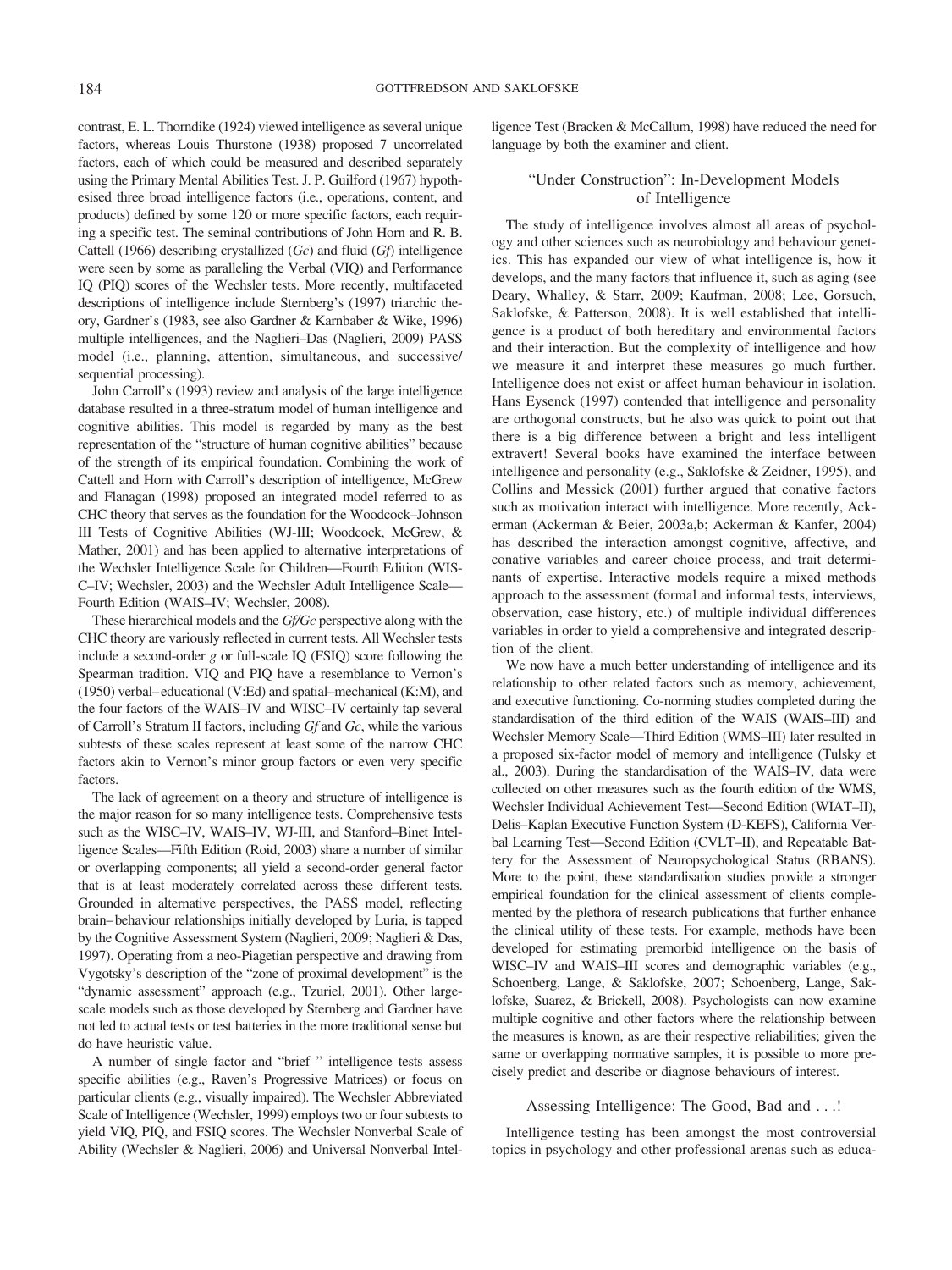

*Figure 1.* Psychometric distinction between ability and achievement domains, constructs, and tests.

tion as well as amongst the general public. The construct of intelligence was and still is not universally embraced by all psychologists. Radical behaviourism, social constructivist, interpretist, and other movements within and outside psychology see little value in including intelligence as a basis for describing the human condition. The use of intelligence tests for classifying and placing children into special classes has been challenged in the U.S. courts during the past 30 years.

In the 1990s, key publications such as *The Bell Curve* (Herrnstein & Murray, 1994) presented intelligence as one of the most important predictors of a wide range of human behaviour. Further revisited were the issues of race differences in intelligence and the role of heredity, genetics, and environmental factors. The strong and outspoken reaction to this book resulted in Gottfredson's 1994 *Wall Street Journal* editorial (reprinted in *Intelligence*, 1997) entitled "Mainstream Science on Intelligence" that was endorsed by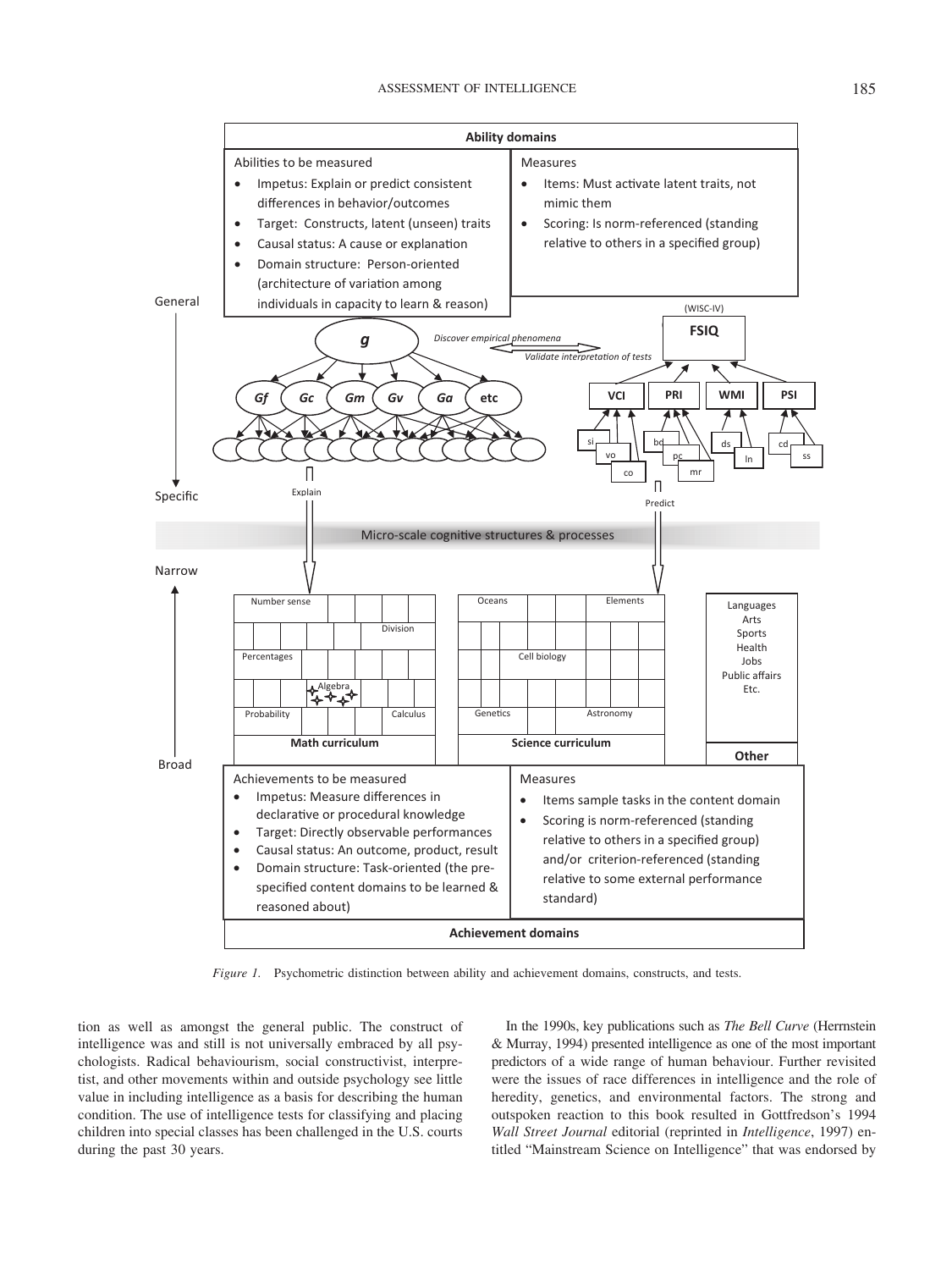51 other leading scientists supporting the content and conclusions presented by Herrnstein and Murray.

Concurrently, an "expert" task force was assembled by the Board of Scientific Affairs, American Psychological Association, to write a position paper in response to the dogma and non– evidence-based opinion regarding intelligence but also to put an informed lens on the vast psychological literature, including *The Bell Curve*. "Intelligence: Knowns and Unknowns," first made public in 1995, was published the following year in the *American Psychologist* (Neisser et al., 1996). This was followed by another American Association of Psychologists task force (Psychological Assessment Work Group) examining psychological testing and assessment. Here, Meyer et al. (2001) concluded,

(a) Psychological test validity is strong and compelling, (b) psychological test validity is comparable to medical test validity, (c) distinct assessment methods provide unique sources of information, and (d) clinicians who rely exclusively on interviews are prone to incomplete understandings . . . the authors suggest that a multimethod assessment battery provides a structured means for skilled clinicians to maximize the validity of individualized assessments. Future investigations should move beyond an examination of test scales to focus more on the role of psychologists who use tests as helpful tools to furnish patients and referral sources with professional consultation. (p. 128)

Although the focus of the Meyer et al. study was on all psychological tests and testing, there is also very good evidence in support of the psychometric integrity and clinical applications of current intelligence tests. Comparing the 1939 WB with the 1997 WAIS–III highlights the many significant changes in the test items, subtests, IQ/index scores, psychometric properties, factor structure, standardisation and norming methods, scoring criteria, and empirically supported interpretation strategies (Tulsky et al., 2003). The newly published WAIS–IV further expanded the contemporary theoretical foundation, developmental appropriateness, user friendliness, and clinical utility as well as providing current norms. An examination of the WAIS–IV psychometric properties alone is reassuring. The reliability of the FSIQ is .98 (with an average *SEM* of 2.16) and .90 to .96 for the four index scores. Confirmatory factor analysis results support a four-factor structure together with a second-order *g* factor. Furthermore, this factor structure for the WAIS–III has been replicated in other countries such as Canada (Bowden, Lange, Weiss, & Saklofske, 2008). Even more compelling if one looks to the Wechsler children's scales is the cross-cultural robustness of the WISC–III on the basis of data from North American, European, and Asian countries (Georgas, Weiss, von de Vijver, & Saklofske, 2003).

A major criticism of earlier intelligence testing has been that other than for intellectual classification purposes, these test scores yield little of value for diagnosis or psychological prescription. This has changed markedly in recent years as intelligence has become more integrated into describing the "whole person" in relation to academic placement, job selection, or potential for recovery from brain injury, for example. The current emphasis on positive psychology has also highlighted the importance of intelligence as a key resiliency factor and in building "capacity" and psychological well-being. Prescriptive recommendations have been developed for several of the more often used current intelligence tests such as the WISC–IV (Prifitera, Saklofske, & Weiss, 2008).

Anastasi and Urbina (1997) concisely stated that we are all of equal value as human beings while at the same time differing in many ways. Added to this is the commonly heard adage in the measurement and assessment literature that tests are neutral; it is what we do with them that makes them good or bad, useful or useless. Thusly, the picture is not complete until we also determine how we will use this information and its impact on the individual and society. The *Standards for Educational and Psychological Testing* are again to be revised (see APA Press Release, September 24, 2008), and organisations such as the International Test Commission strive to promote effective testing and assessment practises and advocate for the proper development, evaluation, and uses of educational and psychological instruments. Best practises in assessment are described in such publications as the *Principles for Fair Student Assessment Practises for Education in Canada* (1993), and the ethics codes adhered to by psychologists guide all areas of test use, assessment, and diagnosis (e.g., Canadian Psychological Association, 2000; Universal Declaration of Ethical Principles for Psychologists, 2008).

#### Five Major Trends and Controversies in Intelligence Assessment

The following five questions seem particularly useful in capturing the guiding concerns over which protagonists have sparred and shaped the course of intellectual assessment during the past half century. In addressing the questions, we draw on two key distinctions illustrated in Figure 1: (a) abilities versus achievements (potentials vs. accomplishments), and (b) constructs versus measures (the phenomena that testers aim to capture vs. the tools they use to do so). Many controversies arise from not distinguishing between them.

The ability–achievement distinction is illustrated vertically in Figure 1. In the context of intellectual assessment, abilities are conceived as causes and achievements as outcomes. Achievements are accomplishments that can be directly observed. Abilities are not directly observable, but are *latent traits* we infer from regularities in behaviour that we notice across time, place, and circumstance. To illustrate, whereas accomplishments such as proficient spelling, grammar, and word choice can be directly observed (and measured), differences in verbal ability—a general potential for verbal achievements—must be inferred from various signs.

Achievements are, by definition, valued human products and performances that we want institutions to promote, such as reading and writing with proficiency. Achievements are thusly content specific and culture specific. Creating an achievement test requires carefully delineating the specific domain of content from which to sample test takers' knowledge, say, of algebra or French grammar. The achievement outcomes to be assessed are therefore enumerated a priori.

Unlike achievement domains, the empirical architecture of abilities—their organisation and relatedness—must be discovered. Abilities are latent traits, or psychological *constructs*—relatively stable differences amongst individuals in their propensities and capacities. Psychological constructs represent hypotheses about unobservable causal forces, or organising tendencies, in the human psyche. Psychologists posit a wide variety of them, such as intelligence, extraversion, and emotional stability, to explain why in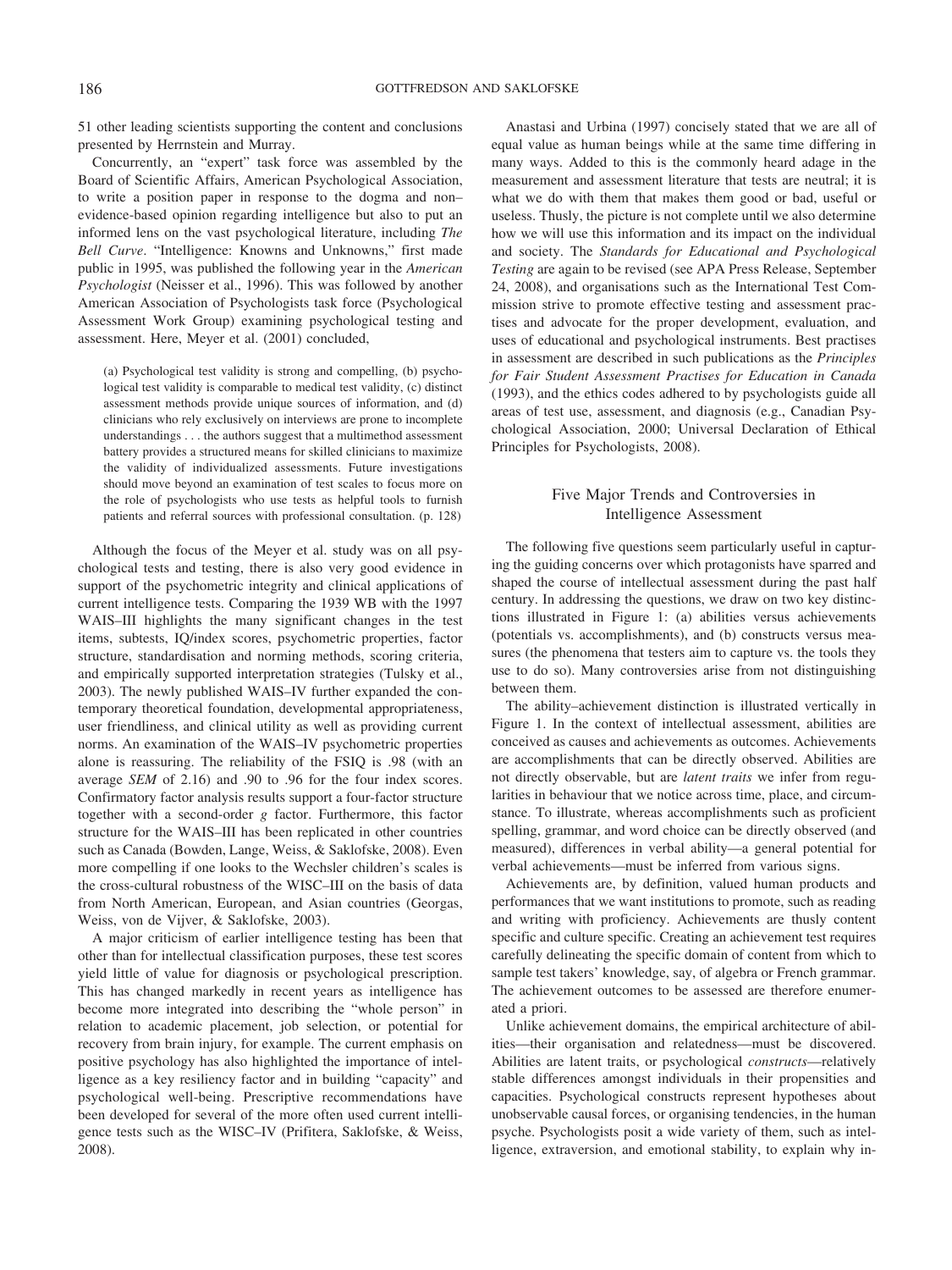dividuals are so consistently different across time and circumstance.

Latent traits are hypothesised causal forces whose influence can be mapped and described; we cannot create, nullify, or reconfigure their causal powers by acts of verbal definition or specification. In contrast, we may classify any observed behaviour we wish as an achievement, depending on which human performances we value.

The second distinction— construct versus measure (phenomenon vs. yardstick used to measure it)—is represented horizontally in Figure 1. Tests are standardised means of instigating samples of behaviour that will, if properly quantified and interpreted, reveal individual differences in the latent traits (abilities) or developed competencies (achievements) we wish to assess. When tests are used to measure achievement in some content domain, test items must systematically sample a carefully delineated domain of declarative or procedural knowledge. This analytical process of circumscribing and sampling a content domain is represented in Figure 1 for algebra by the stars within that segment of the much larger domain of math achievement. Test takers' responses on valid tests of achievement therefore look like, and indeed are, the thing itself—achievement in that specific content domain, or at least a representative sample of it. The validity of an achievement test rests on its content validity; test content must closely match task content within the achievement domain.

The situation is altogether different for tests of latent abilities like intelligence. Here, test items need not look like the hypothesised ability, but just set it in motion to produce observable, quantifiable responses. So, whereas achievement tests sample a domain of outcomes, ability tests must provoke the unseen phenomenon to reveal itself through its effects on behaviour. The test must set the hypothetical construct in motion to *cause* observable outcomes. The resulting test behaviour is not the causal force itself, but its product. Validating an ability test thusly requires showing that the test produces the patterns of effects across tasks and individuals that we would expect the hypothesised cause to create.

In Figure 1, latent constructs are represented in the upper left and measures of them are in the upper right. The difference between a construct and its measure is muddied when the terms *IQ* (a test score) and *intelligence* (a construct) are used interchangeably, as they commonly are. Test format and content need not mirror what we imagine the unobservable trait or causal force to "look like." That is why neither item content nor test format provides evidence for or against a test's validity for measuring the intended latent construct. As noted, test items need only activate the ability under controlled circumstances. Establishing construct validity requires evidence that the behaviour elicited by the test is consistent with propositions about the construct supposedly activated.

## *Question 1: What Is intelligence? Trend Away From Debating Definitions Toward Debating Discoveries*

A scientific answer to this question would describe an empirical phenomenon, not a test. It would therefore derive, not from a priori verbal definitions, but from extensive observation and experimentation. A full answer would cross disciplines and levels of analysis to explain the roots, meaning, and social consequences of human cognitive diversity. That is, explaining "what intelligence is" as a *construct* requires accumulating an expansive network of evidence that is consistent and coherent— consilient. IQ tests are merely tools we design to corral and examine the latent trait, whatever it turns out to be. But designing tests of unverified latent constructs necessarily begins with a belief that an important trait exists to be measured and a crude initial hypothesis about what it might be.

Binet's contribution to intellectual assessment was to conceptualize it in a manner that allowed him to measure it tolerably well. On the basis of his extensive observations of children, he posited that learning at grade level requires age-typical growth in a general reasoning capacity that is also manifest in everyday learning. If so, then bits of knowledge and skill that children acquire in daily life could be used to distinguish those who are proficient in picking them up from those less proficient. This strategy did, in fact, yield a test that identified children who were unlikely to succeed in the elementary curriculum without special assistance. The great practical utility of Binet and Simon's measuring device did not thereby validate Binet's notions of intelligence (the latent construct), but it did ignite an explosion of testing.

Variations on their test were enthusiastically adopted in ensuing decades by mass institutions seeking to select and place individuals in a more efficient and fair manner. Calculating a predictive validity is a straightforward statistical exercise, and for many practical purposes, it does not matter what a test actually measures or why it predicts some valued outcome. What matters to the institution is that the test does its assigned job, perhaps to select military recruits who can pass basic training or to place them in specialties for which they have the requisite aptitudes. In such cases, it is not necessary to validate, acknowledge, or even know the latent traits being measured. Hence, many de facto tests of intelligence go by other names (e.g., the Armed Forces Qualifying Test, which assesses "trainability") or just acronyms (the SAT, which assesses "college preparedness"). It might be useful to know what construct is being measured, but it can also be politically or economically expedient to avoid identifying or naming it.

Although construct validity is not required for many operational uses, lack of compelling evidence for it invites controversy when tests are perceived to have social consequences. For instance, sociologists in the 1970s often argued that IQ tests do not measure intellectual abilities at all; rather, they thought, intelligence tests predict school or job performance simply because they reflect a person's social class advantage. By their reasoning, intelligence is just a stand-in for social privilege and has no independent existence or value, except for what we arbitrarily assign to it. Earlier in the century (Spearman vs. Thurstone), and later as well (Jensen vs. Gardner and Sternberg), psychologists debated whether there exists any single, general intelligence or, instead, various semiindependent broad abilities. Stated another way, the question was whether there is any unitary construct out there to be measured, or whether "overall intelligence" is just the summation of independent or semi-independent abilities that we might choose to add, or not, to the IQ measurement pot.

All these questions are about latent constructs, not tests. Their answers have been provided primarily by empiricists interested in the origins, structure, distribution, and social implications of human intelligence (the construct), not in the pragmatics of tests and measurements (the yardsticks). A century of data collection with many tests, hundreds of researchers, and millions of test takers has revealed much about the phenomena that IQ test batteries capture.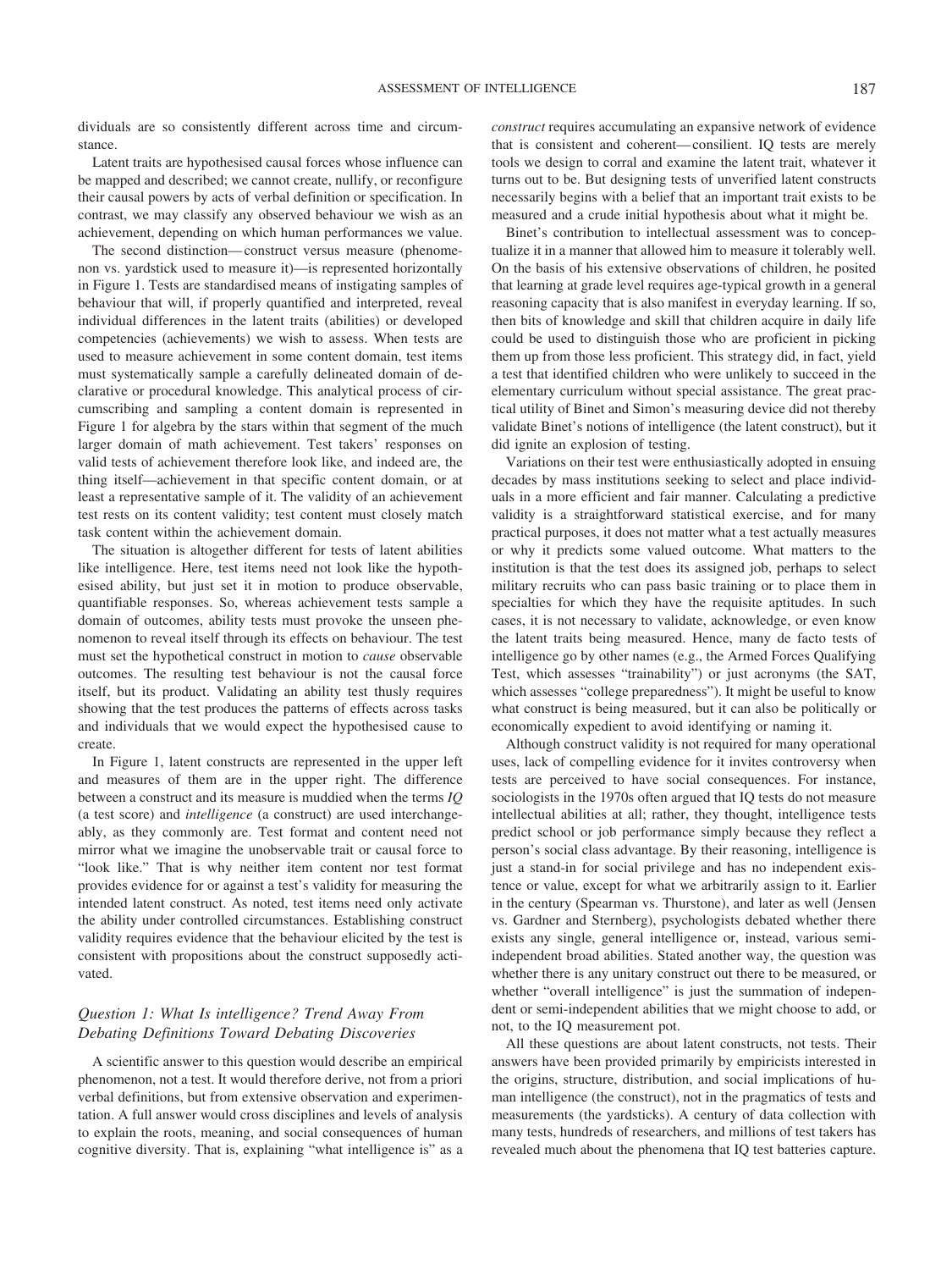It has provisionally settled the question of what intelligence is at the psychometric level, and started to answer questions about the developmental course, physiological correlates, genetic roots, and social consequences of human variation in intelligence. We now highlight three broad scientific conclusions about that variation: its psychometric structure, functional utility, and biological basis.

The first is that there are many abilities, but all are systematically interrelated with the others. The upper left portion of Figure 1 depicts an abbreviated version of Carroll's (1993) hierarchical model of intelligence. When tests of specific abilities are factor analysed, they yield a small number of common factors, generally corresponding to the so-called primary or group abilities such as verbal and spatial ability. These factors are themselves correlated, often strongly so, and thusly when factor analysed, they yield a yet more general, higher level common factor, called *g* (for the general mental ability factor), which is shown at the apex of the hierarchy. This hierarchical organisation of ability factors thereby integrates seemingly divergent perspectives on intelligence into a single framework. Moreover, the same model seems to fit all ages, sexes, races, and cultures yet examined (Jensen, 1998).

A particularly important point illustrated by the hierarchical model is that latent abilities are distinguished primarily by their breadth of application across content domains and only secondarily by content itself. This integrative model has settled the one-versus-many-intelligences question for most intelligence researchers, partly by showing that there emerges only a single highly general factor, *g*, at the highest level (Carroll's Stratum III). The *g* factor closely lines up empirically with full-scale IQ scores and conceptually with what most people think of as intelligence. Moreover, *g* is unitary at the psychometric level, that is, not a mixture of more specific abilities. Quite the reverse: It contributes the common core to all tested mental abilities. The narrowest abilities are the more factorially complex amalgams, as indicated by the downward-pointing arrows in the hierarchical model. (Note that the arrows go the opposite way for tests, because the more global scores are calculated by summing scores on the narrower tests. This scoring procedure is often misunderstood to represent how the latent traits themselves are constituted.)

Each of the broad ability factors at the next lower Stratum II level of generality, five of which are depicted in Figure 1, enhance performance in different content domains. The more cognitive of Gardner's "multiple intelligences" seem located in this stratum of generality (e.g., "visuospatial"  $\approx$  spatial visualisation [Gv], "musical"  $\approx$  auditory perception [Ga]), which illustrates that they are not nearly as independent as often presumed. The non-*g* components of broad abilities account for meaningful but relatively small amounts of variance in test scores.

As mentioned earlier, this hierarchical model is sometimes referred to as the Cattell–Horn–Carroll (CHC) model of intelligence because it accommodates the distinction between fluid and crystallized intelligence, introduced by Raymond Cattell and elaborated by John Horn. Fluid *g* represents raw informationprocessing power, which facilitates fast and accurate learning and reasoning in novel situations especially. Crystallized *g* represents primarily language-based capacities accrued from deploying one's fluid *g* in the past, that is, as a result of investing fluid *g* earlier in life. Cattell and Horn chose not to extract a higher level factor from their two highly correlated factors. Carroll locates both in Stratum II, where fluid *g* represents a general facility to reason well (including quantitatively) and crystallized *g* represents a general facility in verbal comprehension and communication (e.g., language, reading, listening). Fluid *g* is difficult to distinguish from the general factor *g*, and some research finds fluid *g* isomorphic with *g* itself.

For researchers, the label *intelligence* no longer has scientific meaning because it is attached to such diverse phenomena: often to *g* alone but sometimes to the more domain-specific factors at Stratum II (ignoring *g*), to the entire hierarchical structure of cognitive abilities, or even to that entirety plus a plethora of noncognitive forms of adaptive behaviour as well. Debates over how to define *intelligence* are now moot because the various empirical referents to which the term is commonly applied can be distinguished empirically and related within a common conceptual structure. This alone is a big advance in understanding human intelligence.

The second conclusion is that these measured abilities (latent constructs) are not psychometric chimera; they are not created by the measurement process but are important phenomena in the real world. They affect people's life chances regardless of whether we ever measure them. We focus here on *g* because, being the dominant factor, it is both the best understood and most consequential overall. As manifested in behaviour, it is a generalised capacity to learn, reason, and solve problems in virtually any content domain. Its utility increases, however, with a task's complexity, by which is meant the complexity of information processing it requires for good performance. Task complexity increases, for example, with greater amount and abstractness of information to integrate; more irrelevant information to ignore; a need to draw inferences or select appropriate procedures; and greater uncertainty, unpredictability, and fluidity of task, information, and circumstance. For example, *g* correlates somewhat with performance in all jobs but more strongly in more complex jobs (Schmidt & Hunter, 1998).

The utility of higher *g* also increases when performance outcomes are evaluated more objectively or depend more exclusively on the individual's own efforts and good judgement. For example, scores on *g*-loaded tests correlate more highly with objectively ascertained performance on a job than with supervisor ratings and more with on-the-job performance than earnings. Moreover, *g* accounts for the lion's share of prediction achieved by any broad battery of cognitive tests. Narrower abilities (e.g., spatial visualisation) contribute to prediction, but to a far lesser degree than does *g* and in a narrower range of activities (some sciences, crafts jobs, and graphic arts). Most life arenas require continual learning and reasoning, which may explain why *g* predicts such a wide range of life outcomes to at least some degree, from educational achievement to physical health. Individuals of lower IQ are at higher risk of school dropout, inadequate functional literacy, and adult poverty, but also accidental injury, preventable chronic illnesses, lower adherence to medical treatment, and premature death (Deary, in press; Gottfredson, 1997).

Third, cognitive diversity is a highly predictable, biological feature of all human populations (Bouchard, 1998; Jensen, 1998). To illustrate, all children follow much the same trajectory of cognitive development but at somewhat different rates, and therefore reach somewhat different levels by the time mental growth plateaus; the resulting interindividual differences in IQ within an age cohort stabilise by the time raw mental power (fluid *g*) peaks in early adulthood; those individual differences correlate at both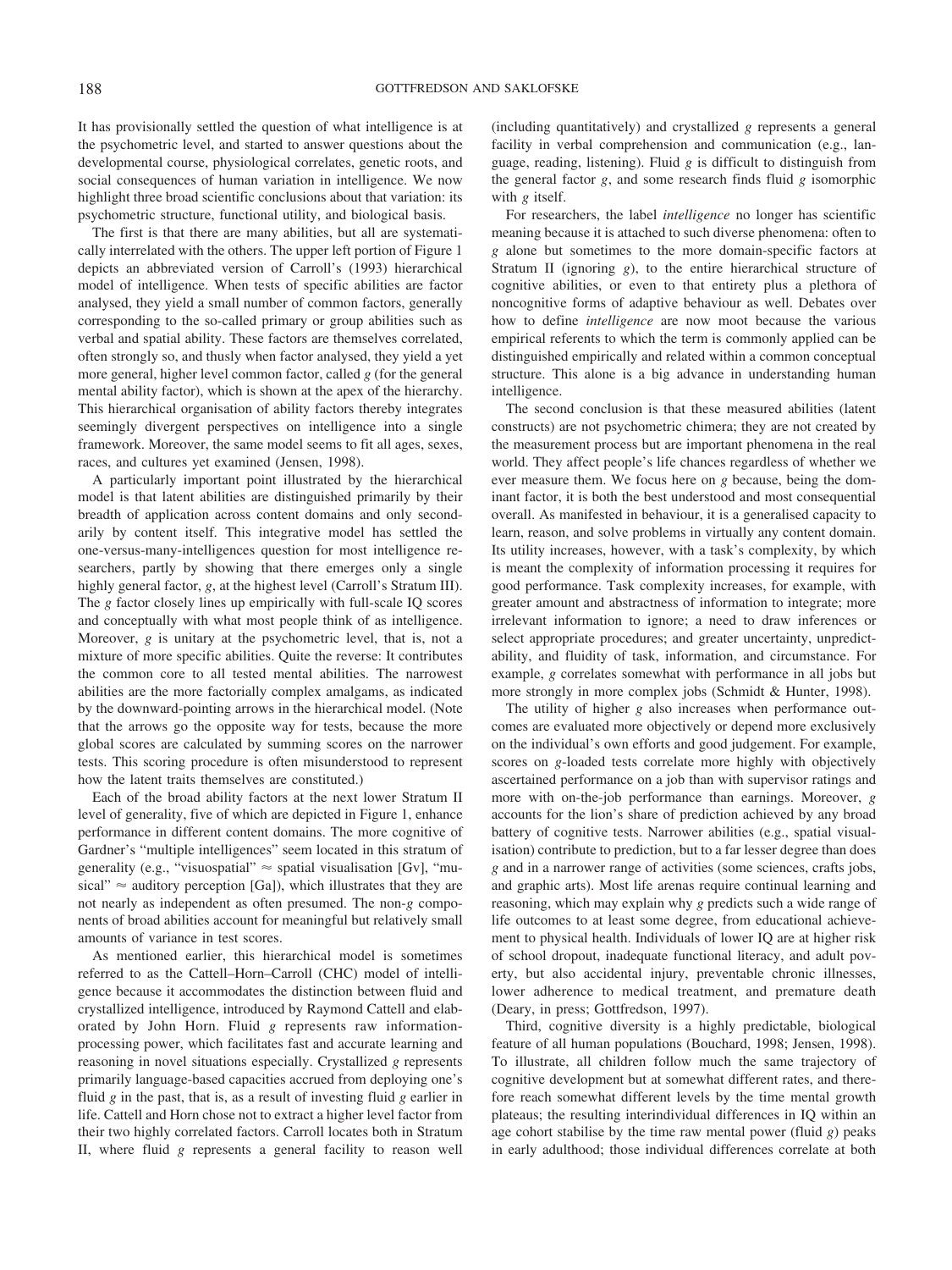the phenotypic and genetic levels with diverse structural and functional features of the brain (e.g., volume of the whole and individual parts, lower glucose metabolism, dendrite length, latency and amplitude of resting and evoked electrical potentials); the heritability of individual differences in cognitive ability increases with age, up to 80% amongst those surviving to late adulthood; the more general abilities are the more heritable and less trainable; cognitive faculties (learning, reasoning, and other aspects of fluid intelligence) weaken as the body ages physiologically; and selected interventions can improve or restore some cognitive functions, but the improvements tend not to generalise or be permanent, perhaps because they may not change *g* itself.

The raw scores on tests of fluid ability seem to rise and decline together, as a general package, and in tandem with physical maturation and decline across the life course. But this is not the case with crystallized *g*: It seems less vulnerable to physiological aging because it tracks the rise of fluid *g* but not its decline. Its usual maintenance into late adulthood makes sense if it represents the networks laid down in the brain of information and skills that were gained earlier through sustained learning and reasoning investment—in broad content areas such as one's language and civilization. This now-automatized knowledge may decay or become harder to access, but it is not the machinery required to manipulate old and new information—that would be fluid *g*. The trajectories of an individual's fluid and crystallized *g* thusly diverge (within the individual) with advancing age, but individual differences in fluid and crystallized *g* still remain highly correlated (across individuals) at all ages.

To summarise, debates over the nature of intelligence have shifted away from debating arm-chair conceptions of intelligence to charting its empirical terrain. The accumulated research on individual differences in cognitive ability reveals that the seemingly myriad abilities we measure with mental tests are actually organised around a small number of dimensions at the psychometric level, that differences in cognitive ability have pervasive practical consequences in daily affairs, and that they are conditioned by the genetic diversity that is humankind's biological heritage. Not that all cognitive diversity is genetic in origin—most certainly not— but human genetic diversity does guarantee much phenotypic diversity in all populations. The job of intellectual assessment is first to capture that phenotypic diversity (or selected segments of it) and then to locate given individuals within it.

## *Question 2: What Do Intelligence Tests Actually Measure? Trend Away From Validating Yardsticks According to Intent, Appearance, and Similarity of Results to Validating the Conclusions Drawn From Them*

We turn now from interrogating latent constructs (upper left of Figure 1) to interrogating tests (upper right of Figure 1). The question here is whether the scores from tests adequately capture the reality in ability patterns that has been pieced together over the decades. Tests do not necessarily measure the constructs their developers intended or believe they do, and plenty of testing's critics have opined that IQ tests do not measure intelligence, at least as they construe it.

In the beginning, there was no hierarchical model against which to validate the construct validity of particular tests. In terms of Figure 1, no conception of intelligence had sufficient empirical evidence to lay claim to its upper left quadrant. It remained hotly contested ground for most of the century. Claims for the construct validity of the first intelligence tests were, of necessity, based mostly on the logic by which they were constructed, the tests' ability to discriminate amongst individuals perceived as bright versus dull, and their success in predicting the sorts of achievements that a general intelligence would be presumed to facilitate. Such limited evidence clearly does not rule out alternative hypotheses, so there followed much controversy over what intelligence tests actually measure. Test manuals continue to cite the high correlations of their battery's full-scale IQ scores with the IQs from other batteries, but such overlap does not by itself tell us what it is they are measuring in common.

We describe two once-plausible alternatives, disproved by the research just reviewed, that are still oft-invoked by testing's detractors (Gottfredson, 2009). We then turn to how construct-related research has increased our ability not just to rule out such alternatives, but also to evaluate, compare, and improve the construct validity of particular ability tests.

The once-plausible hypothesis conflates ability and achievement, and the second collapses the distinction between construct and measure. Both reflect the behaviourism of earlier eras in psychology, which eschewed anything not directly observable. The false ability-equals-achievement hypothesis may be paraphrased as follows: Tests of ability (upper right quadrant of Figure 1) actually gauge what an individual already knows or has accomplished in particular content domains (see lower half of Figure 1), not their standing on some hypothesised inner property or a latent construct (i.e., aptness in acquiring the necessary knowledge and skills; see upper left quadrant of Figure 1). A specific example would be the assertion that the Armed Forces Qualifying Test measures only one's history of exposure to instruction in school. This is essentially a claim that intelligence does not exist as a latent trait, that there are no individual differences in intellectual prowess to be measured.

The yardstick-equals-phenomenon hypothesis is the false assertion that, to be valid, an ability test must use items that look like or closely mimic the latent trait in question. By this logic, a test measures only that which it superficially resembles. Not surprisingly, observers who try to read the tea leaves of test content and format often interpret them differently: for instance, variously asserting that standardised tests obviously measure only the ability to take tests, or do academic-seeming work, or solve esoteric, prespecified problems with unambiguously right or wrong answers.

The discovery of the hierarchical organisation of latent abilities warns us against giving undue credibility to the name, appearance, or intent of any test. There are many more names attached to ability tests than there are latent ability factors, and manifest test content is a poor guide to the latent constructs a test measures or the outcomes it predicts best. For instance, tests of verbal ability and arithmetic reasoning predict academic achievement in both content realms about equally well, probably because both measure mostly the same latent ability, *g*. Likewise, different IQ tests tend to intercorrelate highly, indeed, often near the maximum possible given their reliabilities, despite often differing greatly in content and format (e.g., verbal vs. figural, group vs. individually administered, paper-and-pencil or not, short vs. long).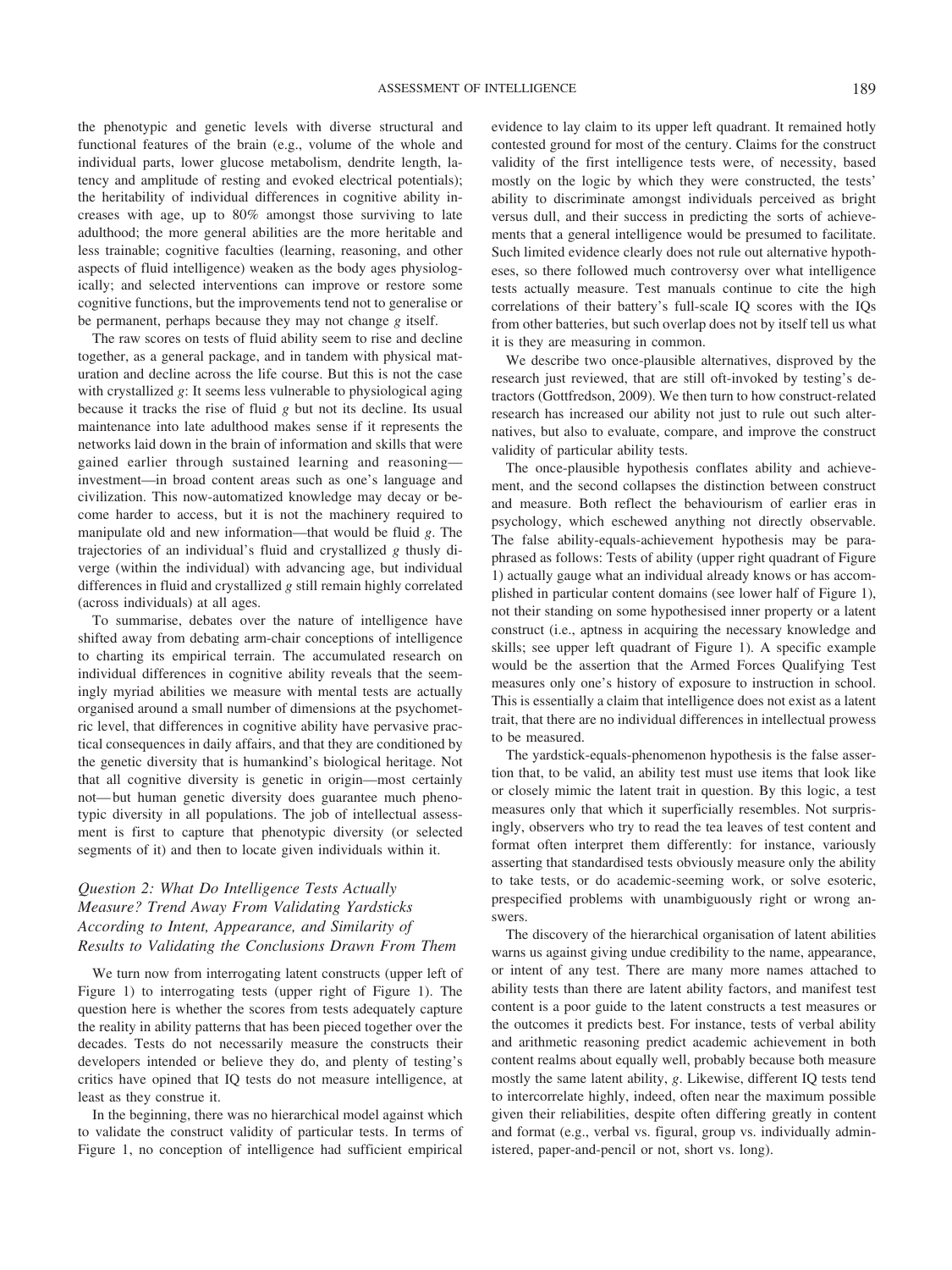In ruling out superficial appearances as a guide to construct validity, the hierarchical model has simultaneously provided valuable new tools and tactics for determining what a test does and does not measure. Here is perhaps the most important. The *g* factors extracted from all broad batteries converge on the same "true" *g*, so this common *g* provides an external criterion against which to compare mental tests. Tests that correlate more strongly with *g* are more construct valid for assessing general intelligence regardless of appearance, label, or intent. All major IQ tests measure *g* well, yet not equally well. Some yield verbally flavored full-scale IQs, others perhaps spatially flavored IQs. This imprecision in measuring *g* matters not for most practical purposes (e.g., selection, placement, vocational counselling), but greatly for others (e.g., exploring the brain correlates of *g*).

The subtests of an IQ battery typically measure the general factor, *g*, to notably different degrees. Tests of memory and clerical speed are considerably less *g* loaded (more weakly correlated with *g*) than are tests of vocabulary, information, arithmetic reasoning, and matrix reasoning. Tests can likewise be compared in this manner against the different Stratum II factors, thusly indicating whether they tap the intended group factor (rather than *g* or something else), and how well they do so. In short, we can now place individual tests within the hierarchical structure, thusly indicating which construct(s) they actually measure and what we should and should not infer from scores on them. (How general vs. specific? If specific, which content domain?) This information can in turn be used to revise a battery or determine which subtests to include in a particular composite score. Any test can be evaluated using such tactics.

Finally, confirmatory factor analyses can be used to assess how well an entire battery replicates a prespecified model of intelligence, such as the CHC model. These analyses can lead to revising a test or how it is scored. For instance, the most recent edition of the Stanford–Binet provides four composite scores in place of its prior two in order to better fit the CHC model. This illustrates the iterative process by which the knowledge gleaned from tests about latent constructs can guide future revisions of those very same tests.

Just as the effort to understand intelligence has evolved from defining abilities to discovering them empirically, testing has evolved from validating tests primarily by strategy and intent during test development to marshalling postdevelopment networks of evidence to validate our interpretations of the behaviour they evoke.

## *Question 3: What Are Tests Good for, and Could They Be Made More Useful? Trend From Serving Mostly Institutional Needs to Serving Individuals Too*

We have already mentioned that intelligence tests were born of an operational need by mass institutions to assess, in a valid yet feasible way, the intellectual needs and talents of large populations. Group-administered cognitive ability tests are still widely used for selection and placement in civilian and military settings. They remain widely used because they provide useful information for organisational decision makers that no other source of information does, at least as accurately and economically.

Past successes have made us greedy for yet more detailed information about what individuals know and can do. For example, teachers want tests that allow them to track what their students still need to learn, say, in multiplying two-digit numbers (see lower half of Figure 1). That is, they want more formative feedback. Vocational counsellors likewise prefer ability profiles over general level of functioning in advising clients. And even school psychologists now shun global IQ scores, for diagnostic purposes, in favour of interpreting discrepancies across an individual's composite or subtest scores (their ability profile) or other specifics in test responses. The desire is understandable, but it remains to be seen whether discrepancy scores calculated across subtests or composites (upper right of Figure 1) reliably measure the latent traits (upper left) or specific achievements (lower half) of interest.

Some IQ test publishers have responded to user demand for more detailed assessments of individuals and more opportunity to exercise clinical judgement by deemphasizing global IQs in their technical manuals and reporting a greater variety of composite scores, usually comparable in breadth to Carroll's narrower Stratum II abilities or yet-narrower Stratum I abilities. Researchers are also working to produce new sorts of tests that provide more microlevel information, for instance, to gauge the specific cognitive processes that children use when learning and solving problems of different types. Large-scale cognitive diagnostic tests are an example (Leighton, 2009). As represented across the centre of Figure 1, these microlevel processes plumb further the depths of specificity, and perhaps approach the interface where aptitudes and achievements are so atomized that the distinction between them dissolves.

Whether any of these attempts to meet the new demand for increasing specificity actually provide valid information for users' intended purposes—whether they have treatment validity*—*has yet to be determined. Our point here is that this pressure from potential users does not reflect a demand for construct validity, but perhaps a growing discomfort about whether the constructs being measured, no matter how well, are the ones they want or know how to exploit. There seems to be a yearning for different, more manipulable, more democratically distributed individual differences. This may explain the attraction of more domain-specific tests and constructs, of tests of achievement rather than aptitude, and for assessing microlevel rather than global processes in cognitive processing. Clinicians are less interested in explaining and predicting performance than in opportunities to intervene constructively in the lives of particular individuals. The common presumption, also yet to be verified, is this requires more idiographic assessments at deeper levels of specificity and complexity.

Test publishing is a business and must respond to customers' needs and desires, and sometimes the dictates of third parties (such as insurers and regulatory agencies), but tests must also meet stringent technical and professional standards (American Educational Research Association, American Psychological Association, & National Council on Measurement in Education, 1999; Society of Industrial and Organizational Psychology, 2003). The professional and political may pull in different directions, as just suggested. The major test publishers conduct sufficient research on their tests to satisfy professional test standards. We have described how construct validation transcends particular tests, and the test standards recognise that. Hence, anyone who claims their test is a valid measure of "intelligence" must give proper due to the broader body of scholarship on the construct and its measurement. Accordingly, the test manuals for several of the major intelligence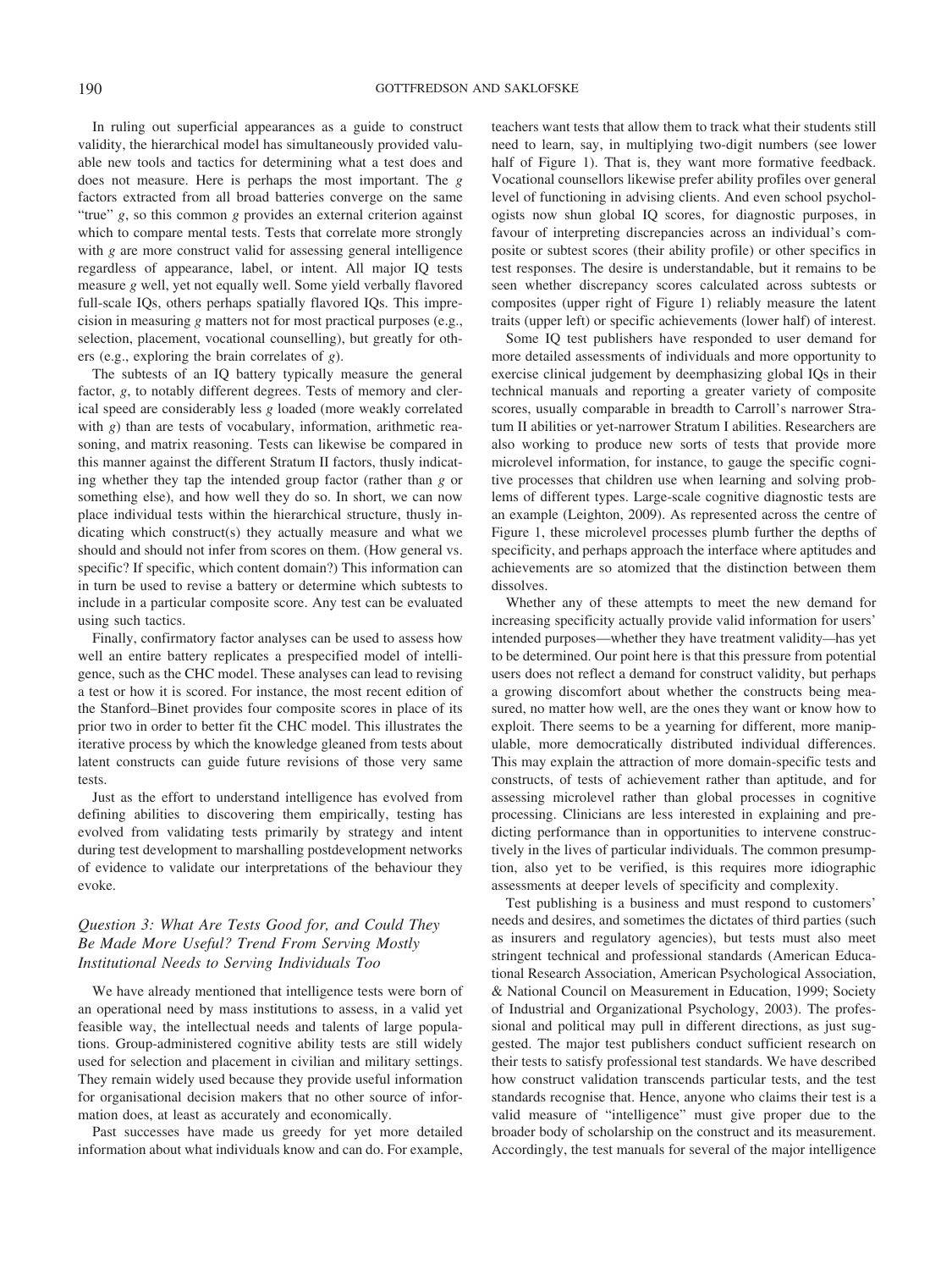batteries (e.g., WJ-III) now cite the CHC model as the consensus model of intelligence amongst scholars, and they describe how their test instantiates or is consistent with it. As just noted, the Stanford–Binet V doubled the number and changed the nature of the composite scores it reports to better reflect that model.

Efforts to satisfy conflicting masters are apparent, however. For instance, one well-known battery provides two sets of scores, one to reflect the CHC model and the other to reflect a competing model of intelligence. In addition, although intelligence test manuals now routinely cite the evidence for *g* as evidence for their battery's construct validity, they then deemphasize this crucial component of the battery and few report anything specific to it, such as the *g* loadings of the battery's subtests, composites, or overall IQ scores. One wonders whether an IQ battery's most construct-valid feature—its ability to measure general intelligence— has become its least attractive selling point. This point is addressed in the WAIS–IV and WISC–IV test manuals; although the FSIQ, reflecting *g*, is present in every analysis because of the cognitively complex nature of the test, it is the index scores that are argued to be the most useful for assisting differential diagnosis.

Intelligence tests can be useful without our knowing what constructs they measure, if any at all—for example, if we want to predict who will perform well if hired. The interest in gleaning more detailed profiles of individuals for diagnosis, counselling, and instruction is altogether different, however. It reflects not a disinterest in what tests measure, but a desire that they measure something fundamentally different—narrow abilities instead of broad ones or accomplishments rather their causes. A battery of tests can measure several things at once, but it cannot be made to measure opposing things at the same time. Intellectual assessment cannot be all things to all potential users.

To some extent, the desire for more detailed information is a desire specifically for information about developmental change. This is a different, more tractable matter in intellectual assessment. It requires an external criterion or common yardstick against which to compare individuals of different ages or the same person over time; IQ scores cannot provide that because they reset the average IQ to 100 at each age (are age-normed). Statistical methods are now available for creating a common yardstick for a given factor across different ages (e.g., for *g*, functional literacy, reading ability), although none can provide truly interval- or ratio-level measurement.

These trans-age scales are most useful, however, when they are behaviourally anchored—that is, when scale scores are tied to concrete examples of the sorts of tasks that individuals can routinely perform with proficiency (say, 70% probability of accurate response). Only a few standardised tests provide such interpretive options (e.g., the U.S. Department of Education's adult literacy surveys and its National Assessments of Educational Progress) not even tests of achievement, which by their very nature are much more easily made *criterion-referenced.* To our knowledge, no intelligence test yet provides behavioural anchoring of scores, although it would add tremendously to their interpretability and diagnostic value. It would also help satisfy the shifting demands on tests, from serving primarily the needs of institutions (selection and placement) toward also serving the needs of practitioners and their clients (diagnosis, treatment, instruction, vocational counselling).

## *Question 4: Are Tests Fair, and Does Testing Enhance or Hurt the Larger Social Good? Trend Away From Eliminating Bias Toward Promoting Diversity*

From the earliest days of testing, the public and test developers alike have been concerned that tests assess people fairly and that scores not be artificially high or low owing to irrelevant or improper influences on test performance. Wechsler cautioned users of his earliest tests that their validity for assessing African Americans had not yet been established. There was rising concern in the 1960s, during the civil rights movement in the United States, that mental tests might be biased against Blacks and other minority groups and understate their abilities.

A large cadre of researchers began probing cognitive tests to determine whether they had equal predictive validity for all demographic groups, especially in school and work settings; whether their individual items functioned in the same manner for people of all racial and ethnic groups as well as both sexes; and whether either test administrators or test takers behaved in ways that artificially raised or lowered the scores of certain types of individuals. Measurement experts compared and debated different statistical definitions of bias and fairness; federal regulations and Supreme Court decisions in the United States ruled that differential passing rates by race would be considered prima facie evidence of unlawful discrimination, and began requiring proof of business necessity from employers if their tests were challenged for having adverse impact on minority groups. Simultaneously, there were lawsuits contesting the fairness of IQ testing for placement in special education owing to higher placement rates for African American children. One lawsuit resulted in a ban on the practise in California. College admissions testing has likewise been under political fire for decades.

These tests have been vetted for psychometric bias, as have their revisions, and all have passed (except where test takers are not native speakers of the language in which the test was administered, in which case a nonverbal test can be administered). Such vetting has become quite technically sophisticated. It ranges from examining all items individually (with item response theory techniques) to determining whether an entire battery yields the same factor structure or *construct invariance* for all demographic groups (using multiple-group confirmatory factor analysis). Potential items are also reviewed by stakeholders for appearance of unfairness. No test would meet the professional test guidelines or survive legal challenge today if it were psychometrically biased against (understated the abilities of) women or minority groups (see Weiss, Saklofske, Prifitera, & Holdnack, 2006). Of note is that, to the extent that tests understate abilities, the impact is on more able individuals in a population, and hence of groups with higher average scores (because imperfect reliability and validity always penalize more able individuals).

The good news about lack of cultural bias raises a new question on other grounds. It means that the persistent racial/ethnic gaps in average IQ and the profile differences by gender cannot be explained by mismeasurement. Regardless of their causes, they represent real disparities in average phenotypic or expressed and measured abilities, which in turn create group disparities in a wide variety of achievements, just like those ability differences amongst individuals within a group lead to unequal outcomes in the group.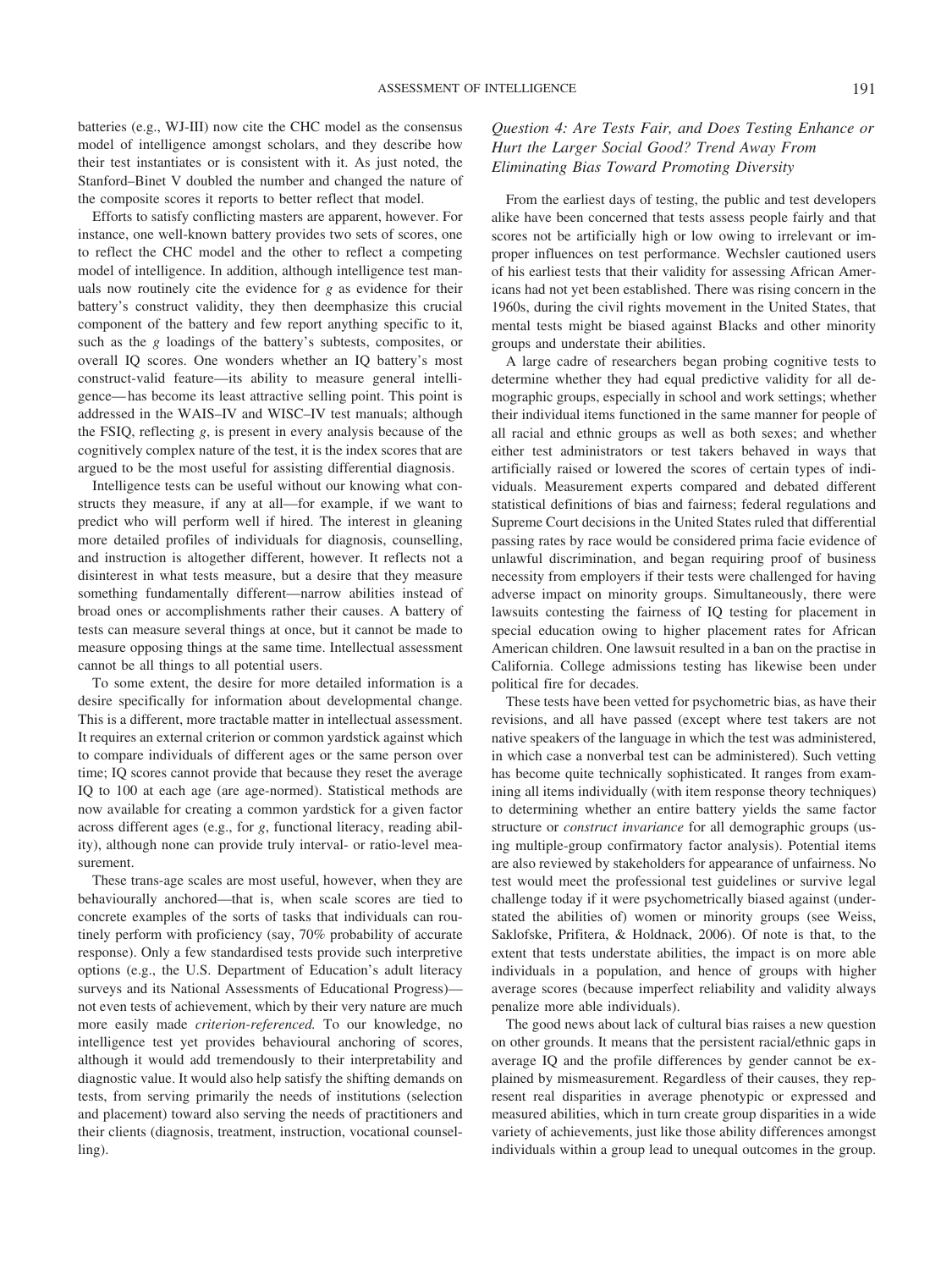The racial/ethnic gaps provoke the most contention partly because they have marked social consequences. When g-loaded tests are used to select, place, and promote individuals, race-blind use of test scores will produce racial imbalance in outcomes whenever members of different racial/ethnic groups differ in average level of *g*, as is the case in most operational settings. Degree of disparate impact is a highly predictable function of a test's *g* loading and the average IQ gap between the groups being assessed. Unfortunately, average racial gaps in IQ on valid, unbiased tests seem to be the rule, not the exception. For example, the average gap between White and both African American and Hispanic FSIQ scores on the WISC–IV FSIQ is 10 points (Weiss et al., 2006). Gaps may wax and wane somewhat, but are vexingly large and persisting (Jencks & Phillips, 1998; Jensen, 1998). This is one reason why some people argue that unbiased tests are not necessarily *fair* tests.

This conundrum—the inability to get race-blind and class-blind results from tests that are not biased by either race or class— has led to increasing pressure to modify tests or their manner of use to reduce disparate impact by race and class. Since the 1980s, the chief rationale for such modification has been to enhance diversity, the guiding presumption being that proportional representation by race and class within an organisation enhances all members' growth, well-being, and productivity.

Once again, external pressure has created somewhat inconsistent demands on test developers and test users. Supplementing a cognitive test with a noncognitive assessment typically increases predictive validity but does little to reduce disparate impact. Personnel psychologists have proved that there is no merely technical, scientific solution to the conundrum (Sackett, Schmitt, Ellingson, & Kabin, 2001; Schmitt, Rogers, Chan, Sheppard, & Jennings, 1997). Tests are not the fundamental problem; changing a test's content or format does not eliminate those differences or their causal impact on performance. Nor have other (non–*g*-related) domains of cognitive ability been overlooked; they do not exist. The only way to avoid disparate impact is to avoid measurements that reflect the groups' differences in *g* or to employ a multimethod approach to assessement and to use demographic factors to interpret test scores.

Whenever test takers from different races or classes differ substantially in *g*, the only way to substantially mitigate disparate impact in cognitive testing is to race-norm test scores (grade on a racial curve) or to use less reliable or less *g*-loaded mental tests, say, by reporting test scores in a only few broad categories (testscore banding), reducing the test's cognitive demands (its *g* loading), replacing it with subjective judgements of competence ("holistic" review), or switching to a personality inventory. One must greet with skepticism any claim to have found a special technique for eliminating most or all test score differences between groups that are known to differ on the latent trait (Gottfredson, 1996; Lohman, 2005; Lohman, Korb, & Lakin, 2008). As well, such strategies may well reduce a test's accuracy in order to increase diversity and therefore constitute sociopolitical decisions, not scientific or technical ones. In 1991, race-norming of employment tests was banned as a form of quota hiring. Some would argue, however, that such strategies improve *consequential validity.*

But that is our point. Neither the use of valid, unbiased cognitive tests nor a refusal to use them is a socially, economically, or politically neutral act. Nor can they ever be. Decisions taken in either direction affect how opportunities and resources will be distributed according to talent, achievement, and, incidentally, by race and class as well. Assessing the operational utility and social implications of gathering versus not gathering the information that tests provide requires making value judgements.

Decades back, test fairness was debated as a technical matter of test validity: Do tests measure latent constructs or predict outcomes equally accurately (with equal validity), regardless of social privilege, racial identity, or gender? Debates over fairness have shifted from disagreements over technical matters in measurement to disagreements over the social aims for testing—that is, from debating the validity of tests for specific purposes to debating their social consequences in a demographically diverse democratic society. Both are important debates, but only the former is a measurement issue. However, the latter is sometimes mistakenly framed as a technical matter. The shift toward framing social utility as if it were just another technical matter in adjudicating test validity is both embodied by and hidden in the notion of consequential validity, introduced in the 1980s. The wise psychologist using intelligence tests today will know that key factors such as affluence and education are highly correlated with FSIQ (Georgas et al., 2003), and that factors such as parent education, income, and expectations have reduced the WISC–IV FSIQ discrepancies to 6 points for Whites and African Americans and essentially 0 for White compared with Hispanic groups. So again, it is not the test but how we use it that is the issue here.

## *Question 5: Could Intelligence Tests Be Better Grounded in Knowledge of How the Mind and Brain Work? Trend Away From Debating Whether Psychometrics or Psychobiology Is the Best Approach to Understanding Intelligence Toward Joining the Two Approaches*

Enthusiasm is rising in some circles for the creation of "brainbased" cognitive tests, that is, ones that instantiate educational theories about how the typical brain learns. Their value is speculative because the theories are speculative. Psychometric tests are tools for capturing variance around the norm (individual differences), not for chronicling the developmental norm as it shifts over the life cycle, but variation does provide clues to causal processes. Cognitive variation can be correlated with individual differences in brain structure and function to understand which physiological attributes aid or impede proficient learning, reasoning, information retrieval, and other cognitive processes. Moreover, instruments are available to measure both psychometric and brain variation with precision. Such research is starting to burgeon (Haier, 2009; Jung & Haier, 2007) and, if cognizant of which aspects of the hierarchical structure a test is measuring, can provide valuable evidence about the biological instantiations of the various latent traits, better ways to measure them, and more meaningful interpretation and use of cognitive test results. These investigations are also starting to provide insight into sex differences in ability profiles (verbal vs. spatial).

This conjoining of psychometric and physiological approaches to assessing mental function reflects the two founding traditions in intelligence measurement: Binet's focus on accuracy in performing tasks that require complex information processing and Galton's focus on speed in reacting to exceedingly simple cognitive stimuli, called *elementary cognitive tasks*. The second, more reductionist, psychophysical approach was quickly pushed aside,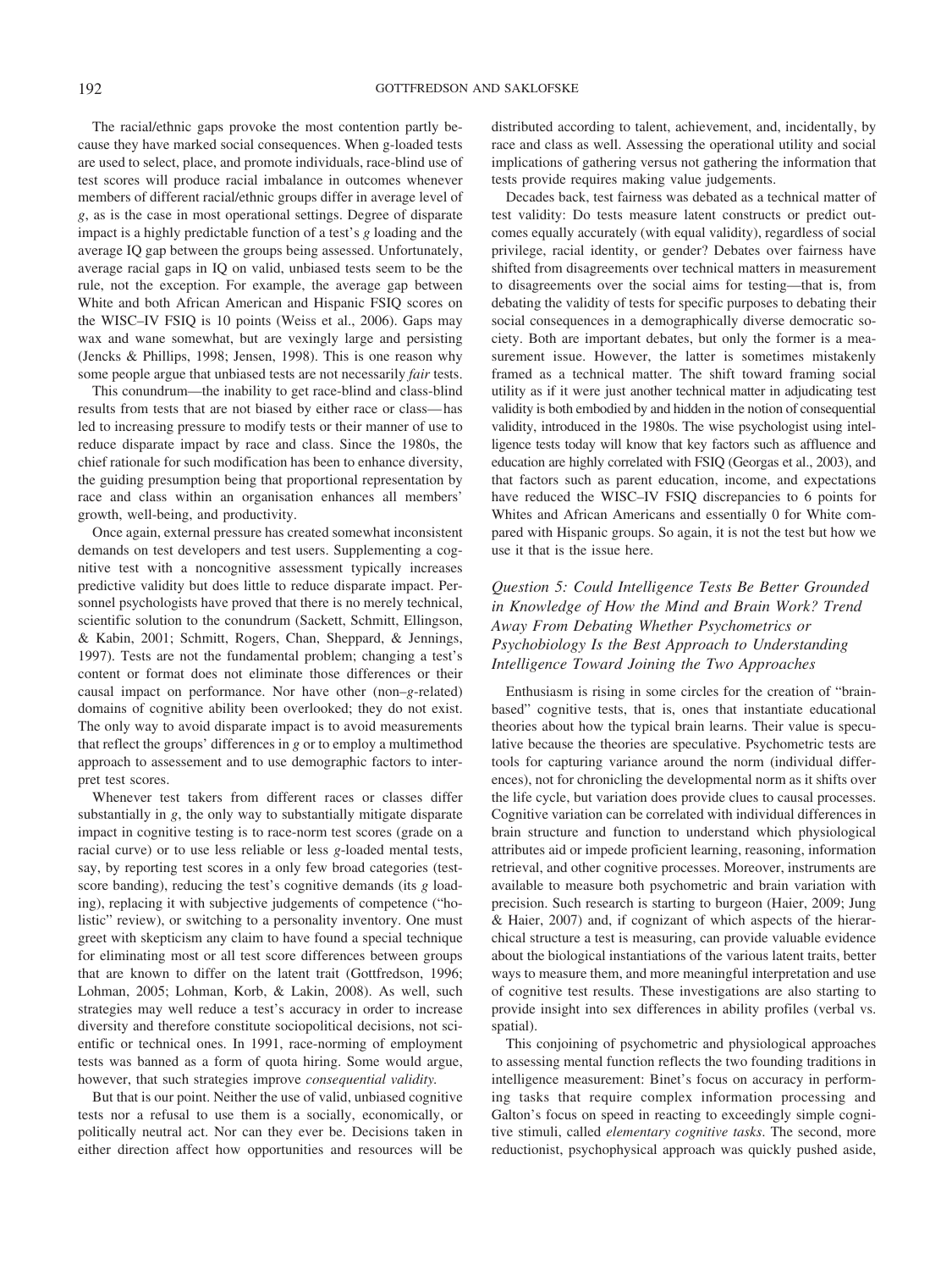but was revived later in the 20th century by scholars searching for the fundaments of psychometric *g* (Jensen, 2006). Their inspection time and choice reaction time tasks (where performance is measured in milliseconds) are neither psychometric nor physiological measures of mental acuity, but yet correlate with them at both the phenotypic and genetic levels.

Differences in *g* are so pervasively and consistently enmeshed in all aspects of brain function and cognitive performance that *g* may not be an ability but a property of the brain, such as overall processing efficiency. *g* is clearly not unitary at the physiological level, but likely a function of many metabolic, electrical, and other elemental processes. That would explain why *g* forms the psychometric core of all cognitive abilities, no matter how broad or narrow they are. Language and spatial visualisation are more localised in the brain, which allows their associated psychometric factors to vary somewhat independently. *g* is most certainly not unitary at the genetic level. Approximately a third of our genes are expressed in the brain, and current thinking amongst behaviour geneticists is that no single gene will account for more than a miniscule amount of the variance in normal intelligence.

Psychophysical measures of intellectual strength seem feasible in principle but unlikely in practise. But they do have one tremendous advantage that psychometric tests lack—ratio measurement. Speed (distance per time) is like height, weight, and many other physiological measures in that it has a zero point and is counted in equal units from there. No psychological scale can currently do that, either count from zero (total absence) or in equal units of quantity. Ratio measures of brain function might be exploited in some manner to provide more criterion-related or developmentally informative interpretations of psychometric tests.

Where once the psychometric and physiological traditions were viewed as rivals, the trend now is to see them as essential partners in understanding the cognitive competencies we aim to assess. This growing partnership might also provide a firm base for brain-based intellectual assessment that is both valid and useful. It might also help resolve the puzzle of the Flynn effect, which is the 3-point rise in IQ test scores in the United States per decade over most of the last century. Absent ratio scaling, it is difficult to know which component(s) of variance in IQ scores have increased over time— g itself, more specific abilities (e.g., scores have risen a lot on some subtests but not at all on others), or measurement artifacts. Although we do not need to understand the brain to measure intelligence, we cannot truly understand intelligence until we do.

#### Summary

We have attempted to place intelligence and intelligence testing into a historical, theoretical, and evidence-based framework. Research and theoretical advances in cognitive psychology, neuropsychology, and developmental psychology continue to yield a wealth of new data about intelligence and cognitive processes and provide guideposts for both what we assess and how we assess it. Although controversy surrounding the assessment of intelligence is inevitable, the ever-increasing psychometric sophistication (e.g., inferential and continuous norming, Rasch scaling, differential item functioning, structural equation modelling) offers an increased capacity to measure intelligence with the sensitivity, precision, and economy of time required and expected by practitioners. A test is also continuously reviewed for its "capacity to

perform" accurately. For example, when norms change (e.g., Flynn effect, shifting population demographics) or items simply "grow old," the test will require revision. And finally, the practise of psychology demands better clinical tests to aid in assessment, diagnosis, and intervention planning. With the given sophistication in knowledge and training, psychologists will use tests with professional and ethical integrity to help individuals and institutions accommodate cognitive diversity as, indeed, was the impetus for creating the very first intelligence test. As we have argued elsewhere (Gottfredson, 2008), "perhaps in no other applied setting is construct validity more important than for clinicians who are asked to diagnose individuals and intervene in their lives . . . arguably, a battery of cognitive tests is the most important single tool in sketching that portrait (p. 546)."

#### **Re´sume´**

Aucun sujet n'est aussi central en psychologie que l'intelligence et sa mesure. Avec une histoire aussi ancienne que la psychologie en tant que telle, l'intelligence est le construit le plus étudié et peut-être le mieux compris en psychologie, même si plusieurs « questions sans réponses » subsistent. Le perfectionnement psychométrique des tests d'intelligence atteint des niveaux inégalés. Les auteurs font un survol de l'histoire, de la théorie et de la mesure de l'intelligence. Cinq questions portant sur des thèmes centraux à l'origine de confusion ou d'incompréhension associées à la mesure et l'évaluation de l'intelligence sont soulevées et discutées.

*Mots-clés* : intelligence, mesure de l'intelligence, tests d'intelligence

#### References

- Ackerman, P. L., & Beier, M. E. (2003a). Intelligence, personality, and interests in the career choice process. *Journal of Career Assessment, 11,* 205–218.
- Ackerman, P. L., & Beier, M. E. (2003b). Trait complexes, cognitive investment and domain knowledge. In R. J. Sternberg & E. L. Grigorenko (Eds.), *Perspectives on the psychology of abilities, competencies, and expertise* (pp. 1–30). New York: Cambridge University Press.
- Ackerman, P. L., & Kanfer, R. (2004). Cognitive, affective, and conative aspects of adult intellect within a typical and maximal performance framework. In D. Y. Dai & R. J. Sternberg (Eds.), *Motivation, emotion, and cognition: Integrated perspectives on intellectual functioning* (pp. 119 –141). Mahwah, NJ: Erlbaum.
- American Educational Research Association, American Psychological Association, & National Council on Measurement in Education. (1999). *Standards for educational and psychological testing.* Washington, DC: American Educational Research Association.
- Anastasi, A., & Urbina (1997). *Psychological testing* (7th ed.). Upper Saddle River, NJ: Prentice Hall.
- Boake, C. (2002). From the Binet-Simonto the Wechsler-Bellevue: Tracing the history of intelligence testing. *Journal of Clinical and Experimental Psychology, 24,* 383– 405.
- Bouchard, T. J., Jr. (1998). Genetic and environmental influences on adult intelligence and special mental abilities. *Human Biology, 70,* 257–279.
- Bowden, S. C., Lange, R. T., Weiss, L. G., & Saklofske, D. H. (2008). Invariance of the measurement model underlying the WAIS–III in the United States and Canada. *Educational and Psychological Measurement, 68,* 1024 –1040.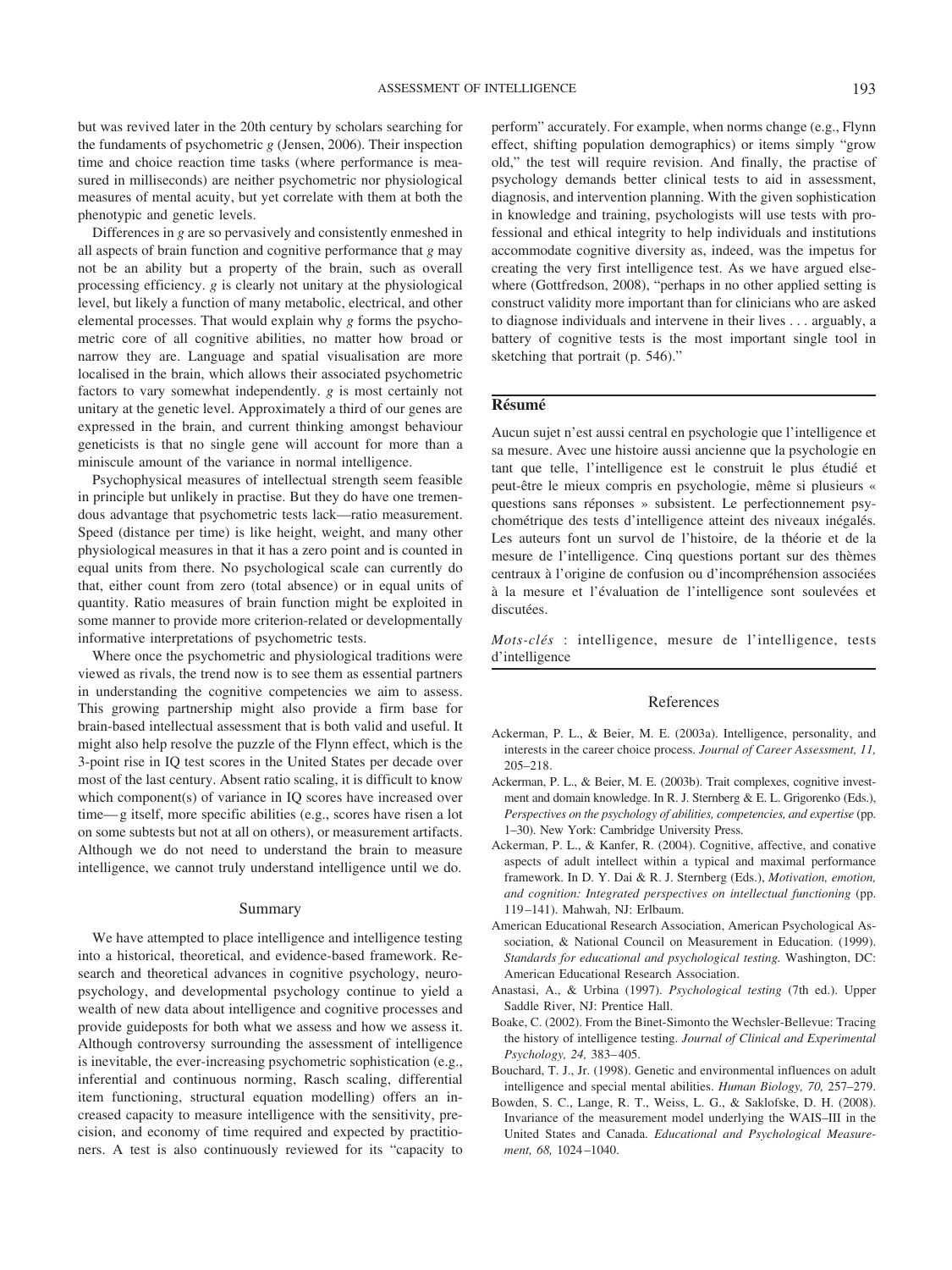- Bracken, B. A., & McCallum, R. S. (1998). *Universal Nonverbal Intelligence Test.* Itasca, IL: Riverside*.*
- Canadian Psychological Association. (2000). *Canadian code of ethics for psychologists* (3rd ed.). Ottawa, ON: Author.
- Carroll, J. B. (1993). *Human cognitive abilities.* New York: Cambridge University Press.
- Collis, J. M., & Messick, S. (2001). *Intelligence and personality: Bridging the gap in theory and measurement.* Hillsdale NJ: Erlbaum.
- Deary, I. J. (Ed.). (in press). Special issue on cognitive epidemiology. *Intelligence.*
- Deary, I. J., Whalley, L. J., & Starr, J. M. (2009). A lifetime of intelligence. Washington, DC: American Psychological Association.
- Eysenck, H. J. (1997). Personality and experimental psychology: The unification of psychology and the possibility of a paradigm. *Journal of Personality and Social Psychology, 73,* 1224 –1237.
- Gardner, H. (1983). *Frames of mind: The theory of multiple intelligences.* New York: Basic Books.
- Gardner, H., Kornbaber, M. L., & Wake, W. K (1996). *Intelligence: Multiple perspectives.* Ft. Worth, TX: Harcourt Brace College.
- Georgas, J., Weiss, L. G., van de Vijver, F. J. R., & Saklofske, D. H. (2003). *Culture and children's intelligence: Cross-cultural analysis of the WISC–III*. San Diego, CA: Academic Press.
- Gottfredson, L. S. (1996). Racially gerrymandering the content of police tests to satisfy the U.S. Justice Department: A case study. *Psychology, Public Policy, and Law, 2,* 418 – 446.
- Gottfredson, L. S. (1997). Mainstream science on intelligence: An editorial with 52 signatories, history and bibliography. *Intelligence, 24,* 13–23.
- Gottfredson, L. S. (2004). Intelligence: Is it the epidemiologists' elusive "fundamental cause" of social class inequalities in health? *Journal of Personality and Social Psychology, 86,* 174 –199.
- Gottfreson, L. S. (2008). Of what value is intelligence? In Prifitera, A., Saklofske, D. H., & Weiss, L. G. (Eds.). *WISC-IV clinical assessment and intervention*. San Diego: Academic Press.
- Gottfredson, L. S. (2009). Logical fallacies used to dismiss the evidence on intelligence testing. In R. P. Phelps (Ed.), *Correcting fallacies about educational and psychological testing* (pp. 11-65). Washington, DC: American Psychological Association.
- Guilford, J. P. (1967). *The nature of human intelligence.* New York: McGraw-Hill.
- Haier, R. J. (Ed.). (2009). Intelligence and the brain. *Intelligence, 37,* 121–230.
- Herrnstein, R. J., & Murray, C. (1994). The bell curve: Intelligence and class structure in American life. New York: Free Press.
- Hilgard, E. R. (1980). The trilogy of mind: Cognition, affection, and conation. *Journal of the History of Behavioral Sciences, 16,* 107–117.
- Horn, J. L., & Cattell, R. B. (1966). Refinement and test of the theory of fluid and crystallized intelligence. *Journal of Educational Psychology, 57,* 253–270.
- Jencks, C., & Phillips, M. (Eds.). (1998). *The Black–White test score gap.* Washington, DC: Brookings Institution.
- Jensen, A. R. (1998). *The* g *factor: The science of mental ability.* Westport, CT: Praeger.
- Jensen, A. R. (2006). *Clocking the mind: Mental chronometry and individual differences.* New York: Elsevier.
- Jung, R. E., & Haier, R. J. (2007). The parieto-frontal integration theory (P-FIT) of intelligence: Converging neuroimaging evidence. *Behavioral and Brain Sciences, 30,* 135–187.
- Kaufman, A. S., Johnson, C. K., & Liu, Y. (2008). A CHC theory-based analysis of age differences on cognitive abilities and academic skills at age 22 and 90 years. *Journal of Psychoeducational Assessment, 26,* 350 –381.
- Kaufman, A. S., & Kaufman, N. L. (1993). *Manual for Kaufman Adolescent and Adult Intelligence tests.* Circle Pines, MN: American Guidance Service.
- Kaufman, A. S., & Kaufman, N. L. (2004). *Kaufman Assessment Battery for Children* (2nd ed.). Circle Pines, MN: American Guidance Service.
- Kluckhohn, C., & Murray, H. A. (1948). *Personality in nature, culture and society.* New York: Knopf.
- Lee, H. F., Gorsuch, R., Saklofske, D. H., & Patterson, C. (2008). Cognitive differences for ages 16 to 89 (Canadian WAIS–III): Curvilinear with Flynn and processing speed corrections. *Journal of Psychoeducational Assessment, 26,* 382–394.
- Leighton, J. P. (2009). Mistaken impressions of large-scale diagnostic testing. In R. P. Phelps (Ed.), *Correcting fallacies about educational and psychological testing* (pp. 219 –246). Washington, DC: American Psychological Association.
- Lohmna, D. F., Korb, K. A., & Lakin, J. M. (2008). Identifying academically gifted English-language learners using nonverbal tests: A comparison of the Raven, NNAT, and CogAT. *Gifted Child Quarterly, 52,* 275–296.
- Lohman, D. F. (2005). Review of Naglier and Ford 92003) Does the Naglieri Nonverbal Ability Test identify equal proportions of high scoring White, Black, and Hispanic Students? *Gifted Child Quarterly, 49,* 19 –28.
- McGrew, K. S., & Flanagan, D. P. (1998). *The intelligence test desk reference (ITDR): Gf-Gc cross-battery assessment.* Boston: Allyn & Bacon.
- Meyer, G. J., Finn, S. E., Eyde, L. D., Kay, G. G., Moreland, K. K., Dies, R. R., et al. (2001). Psychological testing and psychological assessment: A review of evidence and issues. *American Psychologist, 56,* 128 –165.
- Naglieri, J. A. (2009). Intelligent intelligence testing: The influence of Alan S. Kaufman. In J. C. Kaufman (Ed.), *Intelligent testing: Integrating psychological theory and clinical practice* (pp. 73–98). New York: Cambridge University Press.
- Naglieri, J. A., & Das, J. P. (1997). *Cognitive Assessment System.* Itasca, IL: Riverside.
- Priftera, A., Saklofske, D. H., & Weiss, L. G., (Eds.) (2008). WISC-IV clinical assessment and intervention. San Diego: Academic Press.
- Neisser, U., Boodoo, G., Bouchard, T. J., Boykin, A. W., Brody, N., Ceci, S. J., et al. (1996). Intelligence: Knowns and unknowns. *American Psychologist, 51,* 77–101.
- Principles for Fair Student Assessment Practices for Education in Canada. (1993). Edmonton, AB: Joint Advisory Committee.
- Roid, G. H. (2003). *Stanford–Binet Intelligence Scales* (5th ed.)*.* Itasca, IL: Riverside.
- Sackett, P. R., Schmitt, N., Ellingson, J. E., & Kabin, M. B. (2001). High-stakes testing in employment, credentialing, and higher education: Prospects in a post-affirmative-action world. *American Psychologist, 56,* 302–318.
- Saklofske, D. H., & Zeidner, M. (1995). *International handbook of personality and intelligence.* New York: Plenum Press.
- Schmidt, F. L., & Hunter, J. E. (1998). The validity and utility of selection methods in personnel psychology: Practical and theoretical implications of 85 years of research findings. *Psychological Bulletin, 124,* 262–274.
- Schmitt, N., Rogers, W., Chan, D., Sheppard, L., & Jennings, D. (1997). Adverse impact and predictive efficiency of various predictor combinations. *Journal of Applied Psychology, 82,* 719 –730.
- Schoenberg, M. R., Lange, R. T., & Saklofske, D. (2007). Estimating premorbid FSIQ for the Canadian WISC–IV: Demographic and a combined estimation procedures. *Journal of Clinical and Experimental Neuropsychology, 29,* 867– 878.
- Schoenberg, M. R., Lange, R. T., Saklofske, D. H., Suarez, M., & Brickell, T. A. (2008). Validation of the CPIE method of estimating premorbid FSIQ among children with brain injury. *Psychological Assessment, 20,* 377–384.
- Society of Industrial and Organizational Psychology. (2003). *Principles for the validation and use of personnel selection procedures* (4th ed.). Bowling Green, OH: Author.